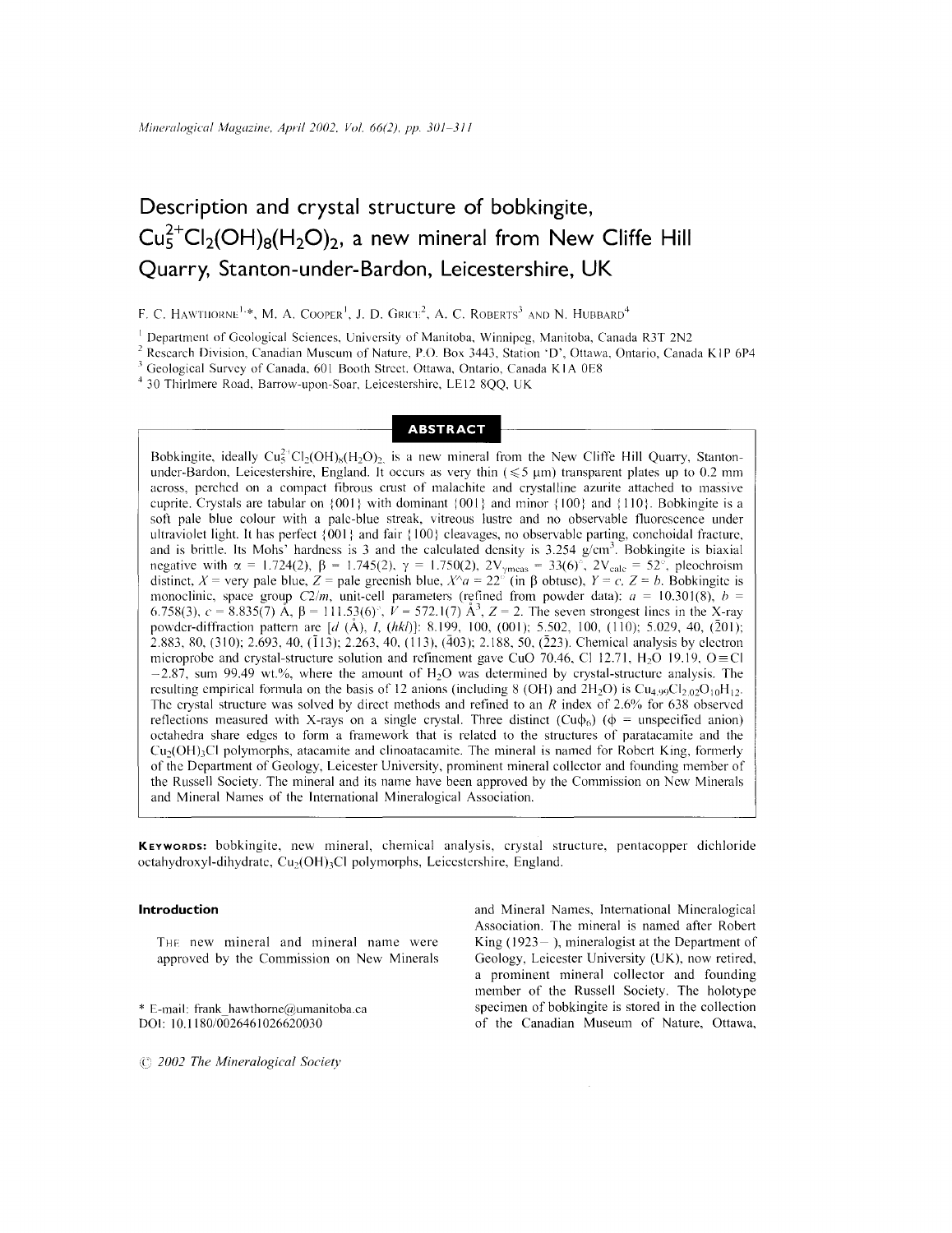Ontario, Canada (CMNNG 83270: crystal used for optical determinations) and in the X-ray powder-mount reference collection in the X-ray diffraction laboratory at the Geological Survey of Canada, Ottawa, Ontario, Canada.

# **Occurrence**

Bobkingite was found at New Cliffe Hill Quarry, Stanton-undcr-Bardon. Leiccstershire. England. grid reference SK 462 107. New Cliffe Hill quarry was startcd in 1990, producing aggregate and processing road metal. The quarry is currently working, but is expected to close next year, when the neighbouring Cliffe Hill quarry will be reactivated. Both quarries work a diorite (Snowball, 1952) from one of a series of dioritic laccoliths, the South Charnwood diorites, ncar the junction of thc Maplcwell and Brand members of the (Precambrian) Charnian Series of pyroclastic and epiclastic rocks (Sylvestcr-Bradley and Ford, 1968). The South Charnwood diorites crop out in an arc between Brodgate Park and Stantonunder-Bardon, and probably form part of a single intrusion (Hill and Bonney, 1978; Worrsam and Old, 1988). The dioritc consists of primary calcic amphibole, calcic plagioclase and quartz that has altered to cpidotc. carbonatc white mica and chlorite.

"A couple of hundred tons" of vein copper minerals were discovered in 1990/1991, but most of it was buried in the dumps. The rock containing bobkingite was collected from the dump in August 1992. The pieces recovered consist primarily of native copper and cuprite with malachite, azurite and a large suite of secondary copper-oxysalt minerals (Hubbard, in prep). Bobkingite occurs as parallel growths of thin platy crystals. up to 0.2 mm across. on a compact fibrous crust of malachite and crystalline azurite on massive cuprite. The malachite and azurite fill pore spaces in the cuprite. and both the carbonate minerals and bobkingite have formed by alteration of cuprite.

# **Physical properties**

Bobkingite occurs as very thin  $(\leq 5 \text{ }\mu\text{m})$  transparent plates (Fig. I). Crystals are tabular on {OOI: with dominant: 00 I} pinacoid, minor  ${100}$  pinacoid and  ${110}$  prism. The crystals contain abundant randomly-oriented inclusions of malachite and (possibly) paratacamite. The streak is pale blue, the lustre vitreous. There is a perfect

 ${001}$  cleavage and a fair  ${100}$  cleavage; no parting was observed. The Mohs' hardness is 3. The density could not be measured due to the very small volumc of individual crystals and the presence of inclusions; the calculated density is  $3.254$  g/cm<sup>3</sup>.

Optical properties were measured (on the crystal used for collection of the X-ray intensity data) with a Bloss spindle stage for the wavelength 590 nm, using a gel filter. The indices of refraction are  $\alpha = 1.724(2)$ ,  $\beta =$  $1.745(2)$ ,  $\gamma = 1.750(2)$ , the calculated birefrin gence  $(\gamma - \alpha)$  is 0.026, 2V<sub>ymeas</sub> 33(6)<sup>°</sup>, 2V<sub>calc</sub> 52<sup>°</sup>. Bobkingite has distinct pleochroism,  $X = \text{very}$ pale blue,  $Z =$  pale greenish blue, orientation  $X^{\wedge}a$  $= 22^{\circ}$  (in  $\beta$  obtuse),  $Y = c$ ,  $Z = b$ .

### **Chemical composition**

Crystals were analysed using a Cameca SX-50 electron microprobe operating in the wavelengthdispersion mode. with an accelerating voltage of 15 kV, a specimen current of 10 nA, and a beam diameter of  $20 \mu m$ . The following standards were used: cuprite (Cu) and tugtupite (CI). The data were reduced and corrected by the 'PAP' method of Pouchou and Pichoir (1984, 1985). The presence and quantity of (OH) and  $(H<sub>2</sub>O)$  groups were established by crystal-structure solution and refinement (Hawthome and Grice, 1990). The resultant chemical composition is given in Table 1. together with the formula unit based on 12 anions [including  $8$  (OH) and  $2$  (H<sub>2</sub>O) groups] p.f.u. (per formula unit).

#### **X-ray powder diffraction**

The powder-diffraction pattern was recorded with a 114.6 mm Dcbye-Schcrrer powder camera

|  | TABLE 1. Chemical composition $(wt,\%)^*$ and unit |  |  |
|--|----------------------------------------------------|--|--|
|  | formula** $(a.p.f.u.)$ for bobkingite.             |  |  |

| CuO           | 70.46   | Cп               | 4.99 |
|---------------|---------|------------------|------|
| C             | 12.71   |                  |      |
| $*H2O$        | 19.19   | CI               | 2.02 |
| $Q \equiv C1$ | $-2.87$ |                  |      |
| Sum           | 99.49   | OН               | 8    |
|               |         | H <sub>2</sub> O | 2    |
|               |         |                  |      |

average of five detcrminations

\*\* the unit formula was calculated on the basis of 12 anions with  $(OH) = 8$  and  $(H<sub>2</sub>O) = 2$  p.f.u.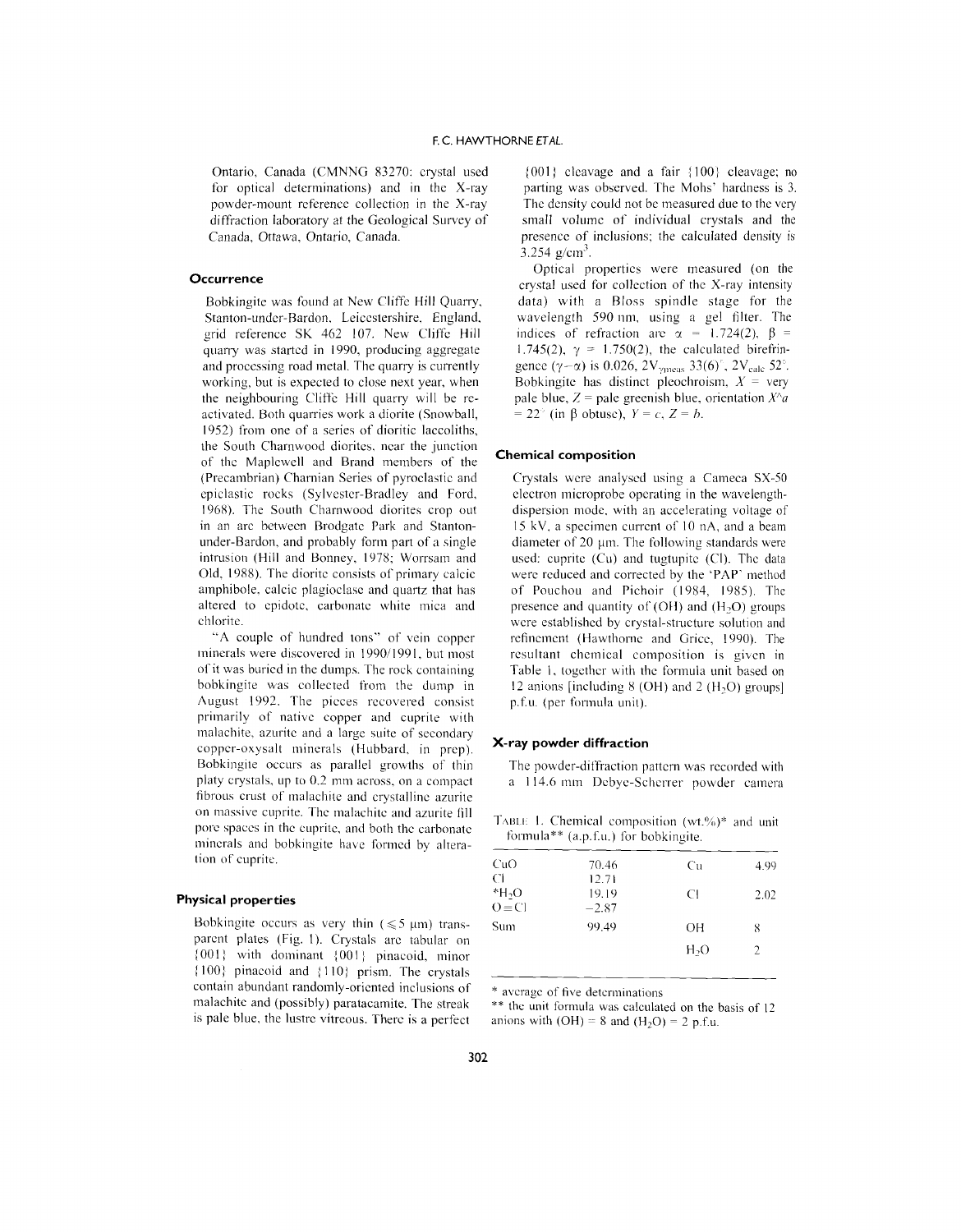BOBKINGITE, A NEW MINERAL



FIG. I. Scanning electron micrographs of bobkingitc. *(0)* Thin plates ofbobkingitc "8"; *(h)* magnified central portion of *(0)* with crystallographic labelling.

using Ni-filtered Cu-K $\alpha$  X-radiation. Table 2 shows thc X-ray powdcr-diffraction data for bobkingite. together with thc refined unit-ccll dimensions.

# **Experimental**

The crystal of bobkingite used for the collection of the single-crystal X-ray intensity data is an ultra-thin platc that was mounted on a Bruker four-circlc diffractometer cquipped with a CCO detector and Mo- $K\alpha$  X-radiation. A sphere of intensity data was collected to  $60^{\circ}2\theta$  according to the procedure of Cooper and Hawthorne (2001) using a frame width of  $0.2^\circ$  and a frame time of 120 s. The final cell parameters (Table 3) are based on least-squares refinemcnt of 1399 reflections  $(>10\sigma I)$ . An empirical absorption correction was used in which the crystal was modellcd as a (001) thin plate. and reflections within a *5"* glancing anglc of thc plate were removcd. Of 876 uniquc reflections remaining, 638 were considered as observed  $(F_0 > 5\sigma F)$ .

All calculations were done with the SHELXTL PC (PLUS) system of programs; *R* indices are of the form given in Table 3. The structure was solved by direct methods and refined to convergence; threc of the five H-atom sites were then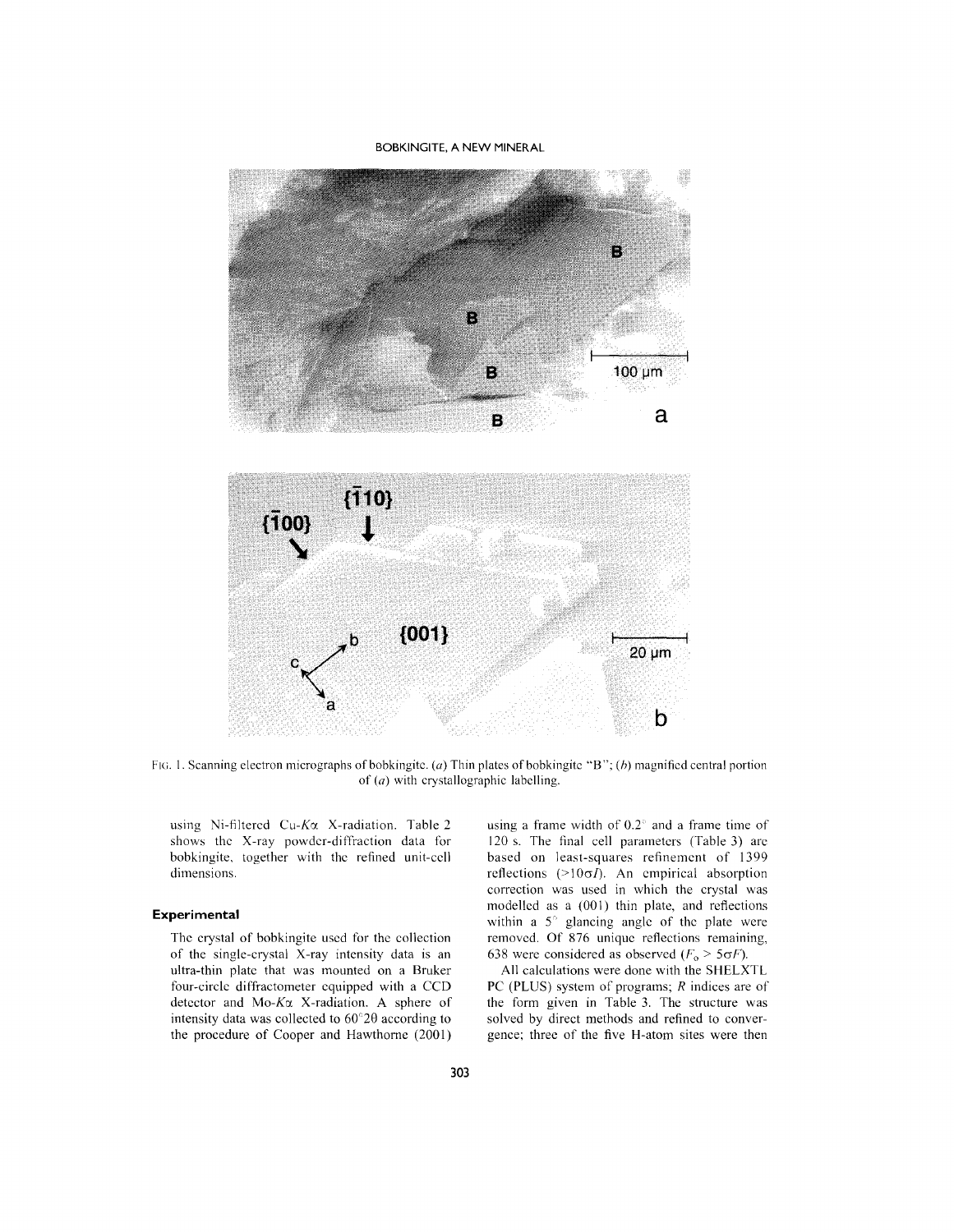# F.C. HAWTHORNE *ETAL.*

|           | $I_{\rm est}$  | $d_{\rm meas}$ $(\mathring{\rm A})$ | $d_{\text{calc}}(\check{A})$ | $h$ kl           |           | $I_{\rm est}$        | $d_{\text{meas}}(\tilde{A})$ | $d_{\text{calc}}(\tilde{A})$ | hkl              |
|-----------|----------------|-------------------------------------|------------------------------|------------------|-----------|----------------------|------------------------------|------------------------------|------------------|
|           | 100            | 8.199                               | 8.218                        | 001              |           | 3                    | 2.204                        | 2.204                        | 42               |
|           | 100            | 5.502                               | 5.523                        | 110              | *         | 50                   | 2.188                        | 2.190                        | $23\overline{2}$ |
|           | 5              | 5.123                               | 5.112                        | $11\bar{1}$      | *         | 5                    | 2.128                        | 2.128                        | 23               |
|           | 40             | 5.029                               | 5.017                        | $\bar{2}01$      | $\ast$    | 15                   | 2.102                        | 2.102                        | 401              |
|           | $\mathfrak{Z}$ | 4.813                               | 4.791                        | 200              |           | 3                    | 2.076                        | 2.076                        | 131              |
| *         | 20             | 4.190                               | 4.192                        | 111              |           | $\mathbf{u}$         | Ħ                            | 2.074                        | $14\overline{1}$ |
| *         | 20             | 4.113                               | 4.109                        | 002              |           | Ŧ,                   | H.                           | 2.073                        | 203              |
|           | 5              | 3.895                               | 3.907                        | 202              | $\star$   | 10                   | 2.059                        | 2.055                        | $\overline{4}$   |
| $\ast$    | 15             | 3.607                               | 3.604                        | 201              | $\ast$    | 10                   | 2.049                        | 2.044                        | 214              |
| $\ast$    | 15             | 3.376                               | 3.379                        | 020              |           | 3                    | 2.006                        | 2.006                        | $32\overline{1}$ |
| $\ast$    | 20             | 3.129                               | 3.125                        | 021              | *         | 15                   | 1.958                        | 1.960                        | $12\overline{5}$ |
| $\ast$    | 15             | 3.064                               | 3.061                        | $\overline{3}11$ |           | 5                    | 1.893                        | 1.883                        | $31\overline{3}$ |
|           | 3              | 3.006                               | 3.006                        | 112              | $\approx$ | 10                   | 1.878                        | 1.879                        | $23\bar{4}$      |
| $\ast$    | 80             | 2.883                               | 2.888                        | 310              | $\ast$    | 10                   | 1.864                        | 1.865                        | $13\bar{5}$      |
|           | 3              | 2.840                               | 2.849                        | $\overline{3}12$ |           | 15                   | 1.842                        | 1.846                        | 242              |
|           | 20             | 2.795                               | 2.803                        | $\bar{2}21$      |           | $\pmb{\mathfrak{u}}$ | H.                           | 1.841                        | 330              |
| *         | 20             | 2.766                               | 2.761                        | 220              | *         | 30                   | 1.786                        | 1.787                        | $33\bar{1}$      |
| *         | 30             | 2.741                               | 2.740                        | 003              | *         | 40                   | 1.767                        | 1.767                        | 223              |
| ∗         | 40             | 2.693                               | 2.691                        | $\overline{1}13$ |           | 10                   | 1.723                        | 1.723                        | 313              |
| $\approx$ | 20             | 2.606                               | 2.610                        | 022              |           | $\pmb{\mathsf{m}}$   | $\mathbf{H}$                 | 1.720                        | 331              |
| $\approx$ | 30             | 2.559                               | 2.559                        | 222              | *         | 20                   | 1.707                        | 1.704                        | 333              |
| $\ast$    | 10             | 2.510                               | 2.509                        | 402              | *         | 20                   | 1.690                        | 1.690                        | 40               |
|           | 3              | 2.480                               | 2.479                        | 311              | $\ast$    | 10                   | 1.671                        | 1.671                        | 54               |
| $\ast$    | 5              | 2.461                               | 2.465                        | 221              |           | 3                    | 1.654                        | 1.655                        | 41               |
|           | 3              | 2.432                               | 2.431                        | $\bar{3}13$      | *         | 10                   | 1.643                        | 1.646                        | 133              |
| *         | 30             | 2.397                               | 2.396                        | 400              |           |                      |                              |                              |                  |
|           | 40             | 2.263                               | 2.270                        | 113              |           |                      |                              |                              |                  |
|           | $\pmb{\ast}$   | st.                                 | 2.261                        | 403              |           |                      |                              |                              |                  |

TABLE 2. X-ray powder-diffraction data for bobkingite.

114.6 mm Debye-Scherrer powdcr camera

Cu radiation, Ni filter ( $\lambda$  Cu-K $\alpha$  = 1.54178 A)

Intensities estimatcd visually

Corrccted for shrinkage and no internal standard

\* = lines used for unit-cell refinement

Indexed with  $a = 10.301(8)$ ,  $b = 6.758(3)$ ,  $c = 8.835(7)$  Å,  $\beta = 111.53(6)$ 

Calculated powder pattern from single-crystal structure used to aid indexing

found on difference-Fourier maps. All non-H atoms were represented with anisotropic displacements, the isotropic displacements for the H atoms were fixed (Table 4), the O-H distances were subject to the soft constraint that  $O-H$  $\approx 0.98$  Å, and the structure was refined until convergence at an *R* index of 2.6%. Final positions and displacement parameters are listed in Table 4, selected interatomic distances and angles are given in Table 5, and a bond-valence table is given as Table 6. Structure factors may be obtained from The Depository of Unpublished Data, CISTI, National Research Council, Ottawa, Ontario K1A 0S2, Canada.

### **Discussion**

# *Cation and anion coordination*

There are three symmetrically distinct Cu sites in the structure of bobkingite. The  $Cu(1)$  site is surrounded by six (OH) groups in an octahedral arrangement with a <Cu-OH> distance of 2. I00 A; this distance is in accord with the observed degree of octahedral distortion according to the relation of Burns and Hawthorne (1996). The longer axial bonds (Table 5) indicate significant Jahn- Teller distortion associated with the degenerate ground-state of a  $d^9$  metal  $(Cu^{2+})$  in a holosymmetric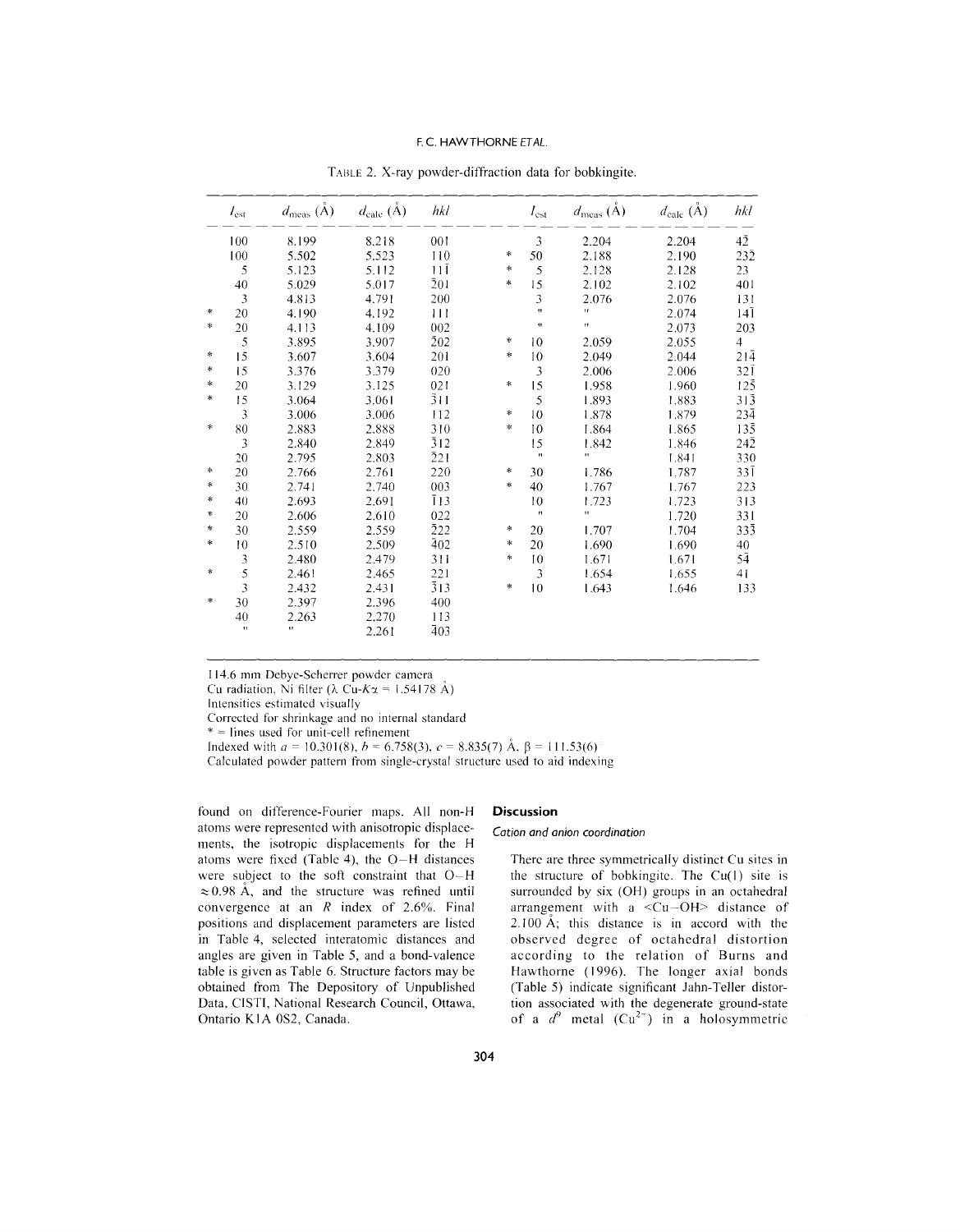# BOBKINGITE, A NEW MINERAL

| $a(\AA)$                           | 10.3113(9)                                                                                             | Crystal size (mm)                   | $0.004 \times 0.10 \times 0.14$ |
|------------------------------------|--------------------------------------------------------------------------------------------------------|-------------------------------------|---------------------------------|
| $\boldsymbol{b}$                   | 6,7606(5)                                                                                              | Radiation                           | Mo $K\alpha$ /graphite          |
| C.                                 | 8.8386(8)                                                                                              | No. of reflections                  | 3342                            |
|                                    | 111.468(5)                                                                                             | No. after glancing angle correction | 2992                            |
| $\frac{\beta}{V}$ $\binom{8}{A^3}$ | 573.4(1)                                                                                               |                                     |                                 |
| Sp. Gr.                            | C2/m                                                                                                   | No. in Ewald sphere                 | 2406                            |
|                                    | $\overline{2}$                                                                                         | No. unique reflections              | 876                             |
|                                    |                                                                                                        | No. $F_0 \geq 5\sigma F$            | 638                             |
|                                    |                                                                                                        | $R_{\text{merge}}$ %                | 2.8                             |
|                                    |                                                                                                        | $R_{\rm obs}$ %                     | 2.6                             |
|                                    |                                                                                                        | $WR_{\rm obs}$ %                    | 2.8                             |
| Cell content                       | $2[Cu_5Cl_2(OH)_8(H_2O)_2]$                                                                            |                                     |                                 |
|                                    | $R = \sum ( F_o  -  F_c )/\sum  F_o $ ; $wR = [\sum w^2( F_o  -  F_c )^2/\sum wF_o^2]^{1/2}$ , $w = 1$ |                                     |                                 |

TABLE3. Miscellaneous information for crystal-structure analysis of bobkingite.

octahedral field (Jahn and Teller, 1937). The Cu(2) site is surrounded by four (OH) groups and one CI anion in a square-pyramidal arrangement, with CI occupying the apex of the pyramid and the (OH) groups occupying the comers of the base, with  $\langle Cu-OH \rangle = 1.96$  Å. There is an additional  $(H<sub>2</sub>O)$  group (OW site) that is located in an extreme apical position on the other side of the square pyramid opposite the CI position, and lying 3.276 A from the Cu(2) site. Although the bond valence associated with this long  $Cu(2)-OW$  interaction is very weak (Table 6), we have chosen to include the  $(H<sub>2</sub>O)$  group as a sixth ligand, and represent the Cu(2) polyhedron as an elongated octahedron (Table 5). The Cu(3) site is surrounded by four meridional (OH) groups at <sup>a</sup> mean distance of 1.982 A and two apical CI anions at a distance of 2.795 A; these values are close to the average values for  $[Cu^{2+}(OH)_4Cl_2]$ octahedra in minerals and arc close to the optimum ranges given by Hartree-Fock calculations (Bums and Hawthorne, 1995).

The Cl<sup>-</sup> anion is surrounded by three  $Cu^{2+}$ cations, but all bonds show typical Jahn- Teller elongation, and the sum of the bond valences at CI solely from the  $Cu^{2+}$  cations is only 0.38 value units (v.u.). Hence CI must be a significant hydrogen-bond acceptor.

# Hydrogen bonding

It is fairly straightforward to identify the type of anions in the bobkingite structure. The sum of the bond valences incident at the anions (exclusive of any hydrogen bonding) is shown in the central  $\Sigma$ column of Table 6. The sums are  $\geq 1$  v.u. at OH(1), OH(2) and OH(3), and hence these anions

must be (OH); the sum at  $(H<sub>2</sub>O)$  is 0 v.u., and hence this anion must be an  $(H<sub>2</sub>O)$  group. The Hatom sites associated with the (OH) groups were found in the refinement of the structure, and these are labelled  $H(1)$ ,  $H(2)$  and  $H(3)$  (Tables 4, 5 and 6). The H-atom sites associated with the  $(H<sub>2</sub>O)$ group were not found in the final difference-Fourier maps, and were assigned from the bondvalence arguments given above; these atoms arc shown as H[4] and H[5] in Table 6.

The  $H(1)$  atom is part of the  $OH(1)$  group and hydrogen-bonds to the  $Cl^-$  anion at a distance of 2.14 A; note that CI accepts two hydrogen-bonds from adjacent  $OH(1)$  anions (Table 6); these hydrogen bonds occur within the octahedral holes of the octahedral sheets (Figs *2a, 3a).* The H(2) atom is part of the OH(2) group and hydrogen-bonds to the  $(H<sub>2</sub>O)$  group at a distance of 1.77 A; these hydrogen bonds are directed approximately along [001] from the octahedral sheet to the OW sites between the sheets (Figs *2e, 3a,h).*

The H(3) atom is disordered off the 2-fold rotational axis that passes through the shared  $OH(3)-OH(3)$  edge of the Cu(2)-Cu(2) dimer along  $\frac{1}{2}$ ,  $y$ ,  $\frac{1}{2}$  (Table 4); the hydrogen bond is directed toward the OW position of the  $(H<sub>2</sub>O)$ group 1.84 A away; this configuration gives <sup>a</sup> sensible  $OH(3)-H(3)...OW$  angle of 172<sup>°</sup> (Table 5, Fig. *3a).*

The H[4] and H[5] atoms had somewhat nebulous signatures in difference-Fourier maps; however, unambiguous acceptor anions for the hydrogen bonds of the  $(H<sub>2</sub>O)$  group can be recognized easily. After assignment of the hydrogen bonds associated with the  $H(1)$ ,  $H(2)$ and H(3) atoms, there are only two remaining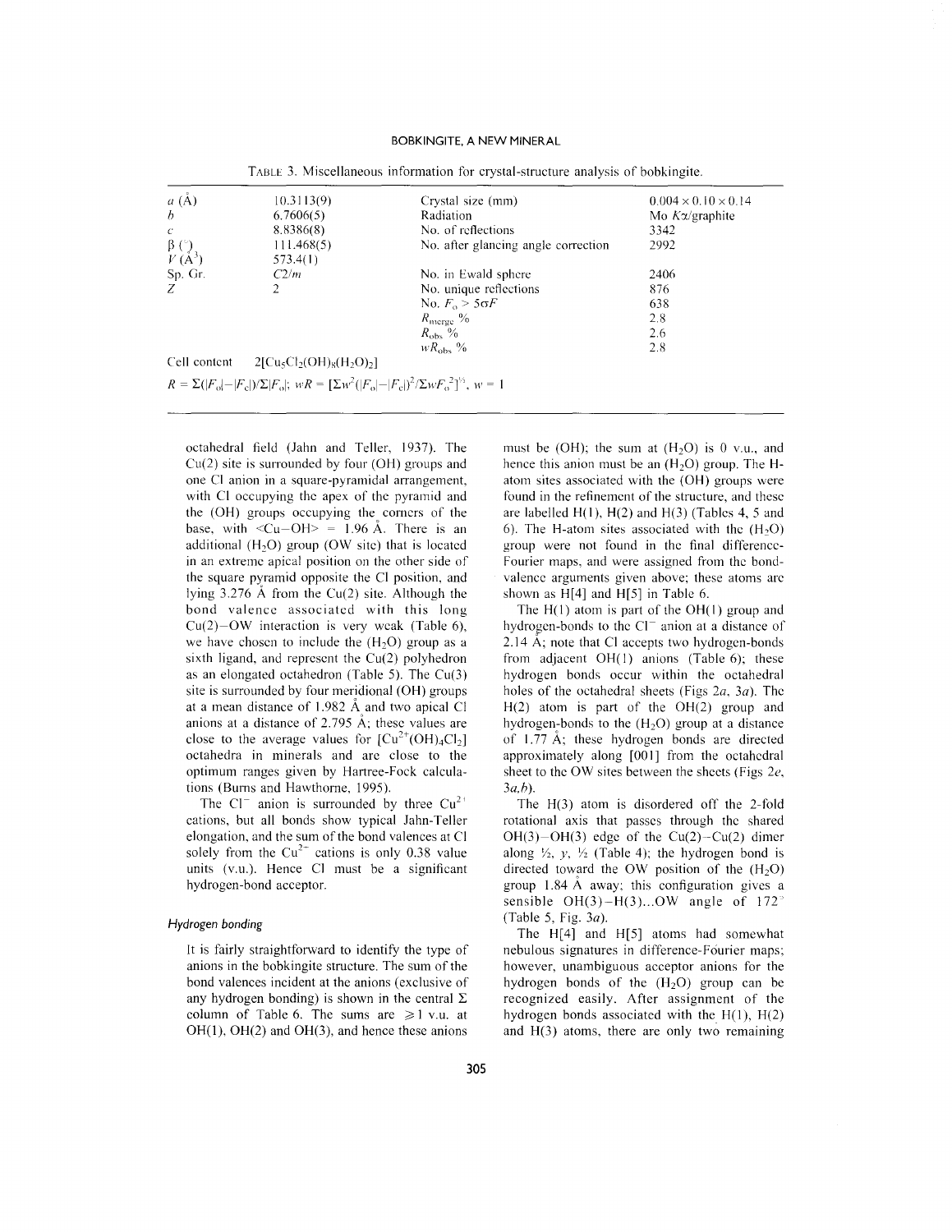|       | $\chi$     |           |              | $U_{11}$   | $U_{22}$   | $U_{33}$   | $U_{23}$      | $U_{13}$   | $U_{12}$     | $U_{eq}$   |
|-------|------------|-----------|--------------|------------|------------|------------|---------------|------------|--------------|------------|
| Cu(1) | 1/2        | 1/2       | $\Omega$     | 0.0104(5)  | 0.0102(5)  | 0.0113(5)  | $\Omega$      | 0.0061(4)  | $\Omega$     | 0.0100(3)  |
| Cu(2) | 0.46706(8) | 1/2       | 0.32367(9)   | 0.0175(4)  | 0.0127(4)  | 0.0097(3)  | $\Omega$      | 0.0043(3)  | $\Omega$     | 0.0135(2)  |
| Cu(3) | 1/4        | 1/4       |              | 0.0133(3)  | 0.0093(3)  | 0.0121(3)  | 0.0006(3)     | 0.0044(3)  | $-0.0013(3)$ | 0.0116(2)  |
| CI    | 0.1835(2)  | 1/2       | 0.2129(2)    | 0.0138(6)  | 0.0173(7)  | 0.0192(7)  | $\Omega$      | 0.0078(6)  | $\Omega$     | 0.0163(5)  |
| OH(1) | 0.4469(3)  | 0.3104(5) | 0.1456(4)    | 0.0146(13) | 0.0124(14) | 0.0143(14) | $-0.0012(12)$ | 0.0049(11) | 0.0033(11)   | 0.0139(9)  |
| OH(2) | 0.2661(5)  | 1/2       | $-0.1032(5)$ | 0.0339(27) | 0.0108(21) | 0.0084(20) | $\theta$      | 0.0073(19) | $\theta$     | 0.0178(16) |
| OH(3) | 1/2        | 0.3127(8) | 1/2          | 0.0345(27) | 0.0173(23) | 0.0135(21) | $\Omega$      | 0.0066(20) | $\Omega$     | 0.0224(16) |
| OW    | 0.1931(7)  | 1/2       | 0.5669(7)    | 0.0637(45) | 0.0405(37) | 0.0193(28) | $\Omega$      | 0.0143(29) | $\theta$     | 0.0414(25) |
| H(1)  | 0.512(5)   | 0.199(6)  | 0.170(7)     |            |            |            |               |            |              | $0.0300*$  |
| H(2)  | 0.254(9)   | 1/2       | $-0.219(3)$  |            |            |            |               |            |              | $0.0300*$  |
| H(3)  | 0.437(9)   | 0.199(10) | 0.470(14)    |            |            |            |               |            |              | $0.0300*$  |

TABLE 4. Atom positions and displacement factors for bobkingite.

\* fixed in refinement

306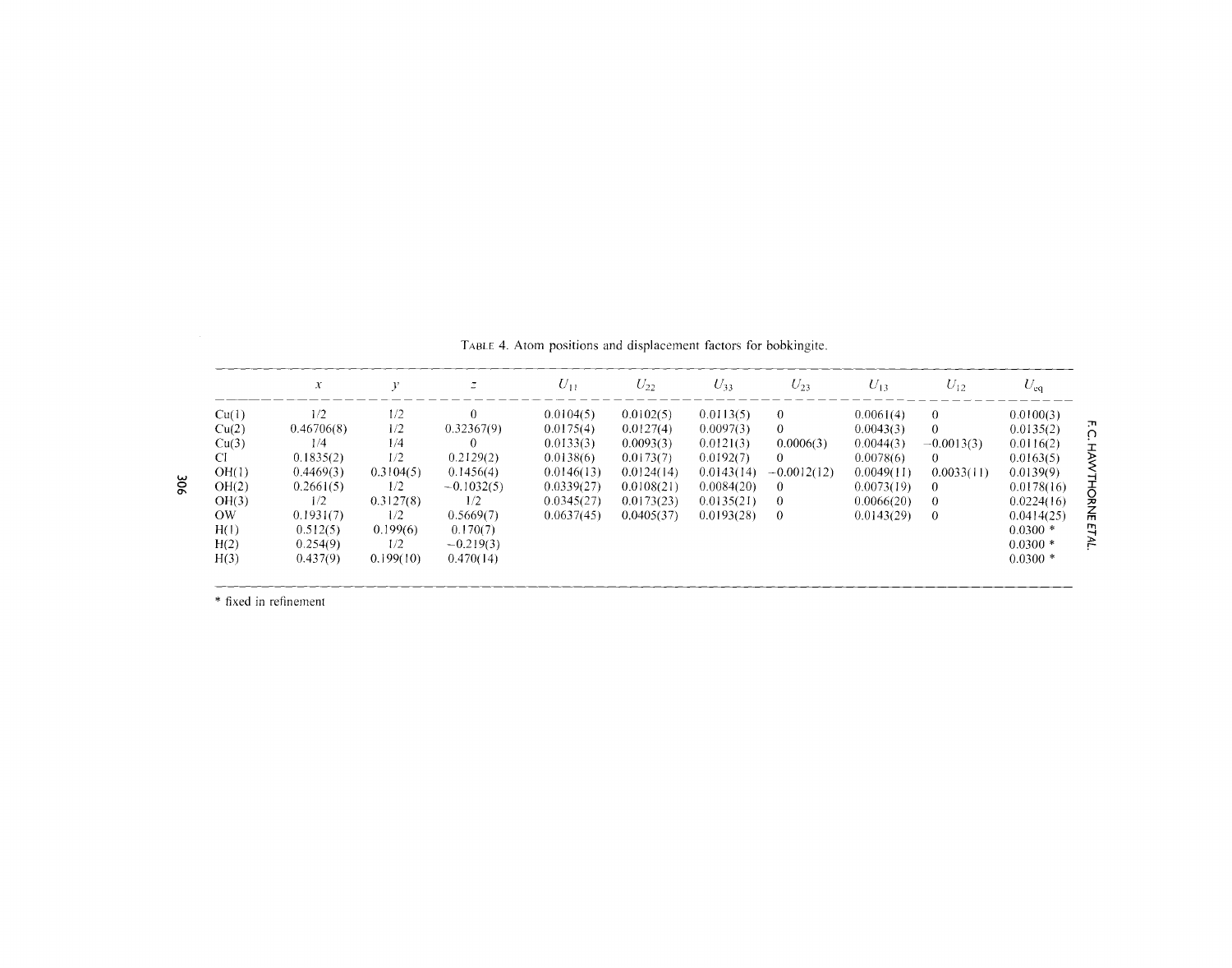# BOBKINGITE. A NEW MINERAL

| $Cu(1)-OH(1)$              | $\times$ 4 | 2.028(3) | $Cu(3)-OH(1)$          | $\times 2$ | 2.008(3) |
|----------------------------|------------|----------|------------------------|------------|----------|
| $Cu(1)-OH(2)$              | $\times 2$ | 2.245(5) | $Cu(3)-OH(2)$          | $\times 2$ | 1.956(3) |
| $\langle Cu(1)-OH \rangle$ |            | 2.100    | $Cu(3)-Cl$             | $\times 2$ | 2.795(2) |
|                            |            |          | $\langle Cu(3)-OH.C >$ |            | 2.253    |
| $Cu(2)-OH(1)$              | $\times 2$ | 1.981(3) |                        |            |          |
| $Cu(2)-OH(3)$              | $\times 2$ | 1.939(3) | $OH(2) - H(2)$         |            | 0.98(3)  |
| $Cu(2)-Cl$                 |            | 2.722(2) | $H(2)-OW$              |            | 1.77(2)  |
| $Cu(2)-OW$                 |            | 3.276(7) | $OH(2)-H(2)-OW$        |            | 168(8)   |
| $\leq$ Cu(2)-OH.OW. Cl>    |            | 2.306    | OH(2)OW                |            | 2.732(7) |
| $OH(1) - H(1)$             |            | 0.98(4)  | $OH(3) - H(3)$         |            | 0.98(8)  |
| $H(1) - Cl$                |            | 2.14(5)  | $H(3)-OW$              |            | 1.84(8)  |
| $OH(1) - H(1) - Cl$        |            | 168(4)   | $OH(3)-H(3)-OW$        |            | 172(10)  |
| OH(1)Cl                    |            | 3.107(3) | OH(3)OW                |            | 2.815(6) |
|                            |            |          | OWCI                   |            | 3.094(7) |
|                            |            |          | OWOH(3)                |            | 2.815(6) |
|                            |            |          | $Cl-OW-OH(3)$          |            | 91.7(1)  |
|                            |            |          |                        |            |          |

TABLE 5. Selected interatomic distances (Å) and angles (°) in the crystal structure of bobkingite.

anions that are underbonded  $|Cl = 0.78$  v.u. and  $OH(3) = 1.80$  v.u.]. We therefore assigned hydrogen bonds from the H[4] and H[5] atoms to the anions at the Cl and  $OH(3)$  sites, respectively; this assignment is supported by both geometrical and bond-valence considerations (Tables 5, 6). Because the O-atom at OH(3) acts as a hydrogen-bond acceptor and a hydrogen-bond donor, disorder of the H(3) atom must be coupled to disorder in the hydrogen-bond configuration associated with the  $(H<sub>2</sub>O)$  group. We have depicted various local hydrogen-bond configurations associated with ordered H(3) sites in Fig. *3c.* Note that a particular local hydrogen-bond configuration (circled in red) does not have any effect on neighbouring local configurations; hence, H is equally likely to occur locally at either site. We tested the possibility of lower symmetry *(Cm)* that might be consistent with an ordered H(3) site; however, the disorder was still present in *Cm,* and hence we report the disordered *C2/m* model here. It should be noted that certain stereochemical arrangements of H(3) atoms will not occur. An example is given in Fig. *3d;* the H20 group cannot receive two H-bonds from two neighbouring H(3) atoms, as, although this arrangement satisfies the incident bond-valence requirements at OW', Cl', OH $(3)'$  and OH $(3)''$ , Cl" and OW" remain significantly underbonded.

# Structure *topology*

The (Cu $\phi_6$ ) ( $\phi$  = unspecified anion) octahedra link by sharing edges to form a framework structure that is strongly related to the structures

| TABLE 6. Bond-valence (v.u.) table for bobkingite*. |  |  |  |  |  |  |
|-----------------------------------------------------|--|--|--|--|--|--|
|-----------------------------------------------------|--|--|--|--|--|--|

|           | Cu(1) | Cu(2)                                    | Cu(3)                                                                                                            | $\Sigma$ | H(1)                        | H(2) | H(3) |      | $H[4]^{**}$ $H[5]^{**}$ |      |
|-----------|-------|------------------------------------------|------------------------------------------------------------------------------------------------------------------|----------|-----------------------------|------|------|------|-------------------------|------|
| OH(1)     |       |                                          | $0.39 \times 4$ $0.44 \times 2$ $0.41 \times 2$ $1.24$<br>$0.22 \times 2$ $0.47 \times 2$ $0.47 \times 2$ $1.16$ |          | 0.80                        |      |      |      |                         | 2.04 |
| OH(2)     |       |                                          |                                                                                                                  |          |                             | 0.80 |      |      |                         | 1.96 |
| OH(3)     |       | $0.50 \times 2$ $\downarrow \rightarrow$ |                                                                                                                  |          |                             |      | 0.80 |      | 0.20                    | 2.00 |
| <b>OW</b> |       | 0.01                                     |                                                                                                                  | 0.01     |                             | 0.20 | 0.20 | 0.80 | 0.80                    | 2.01 |
| Cl.       |       | 0.14                                     | $0.12 \times 2$ $\downarrow \rightarrow 0.38$                                                                    |          | $0.20 \times 2 \rightarrow$ |      |      | 0.20 |                         | 0.98 |
| Σ         | 2.00  | 2.03                                     | 2.00                                                                                                             |          | 00.1                        | 1.00 | 1.00 | 1.00 | 1.00                    |      |

from the curves of Brown and Altermatt (1985)

\*\* not located in the refinement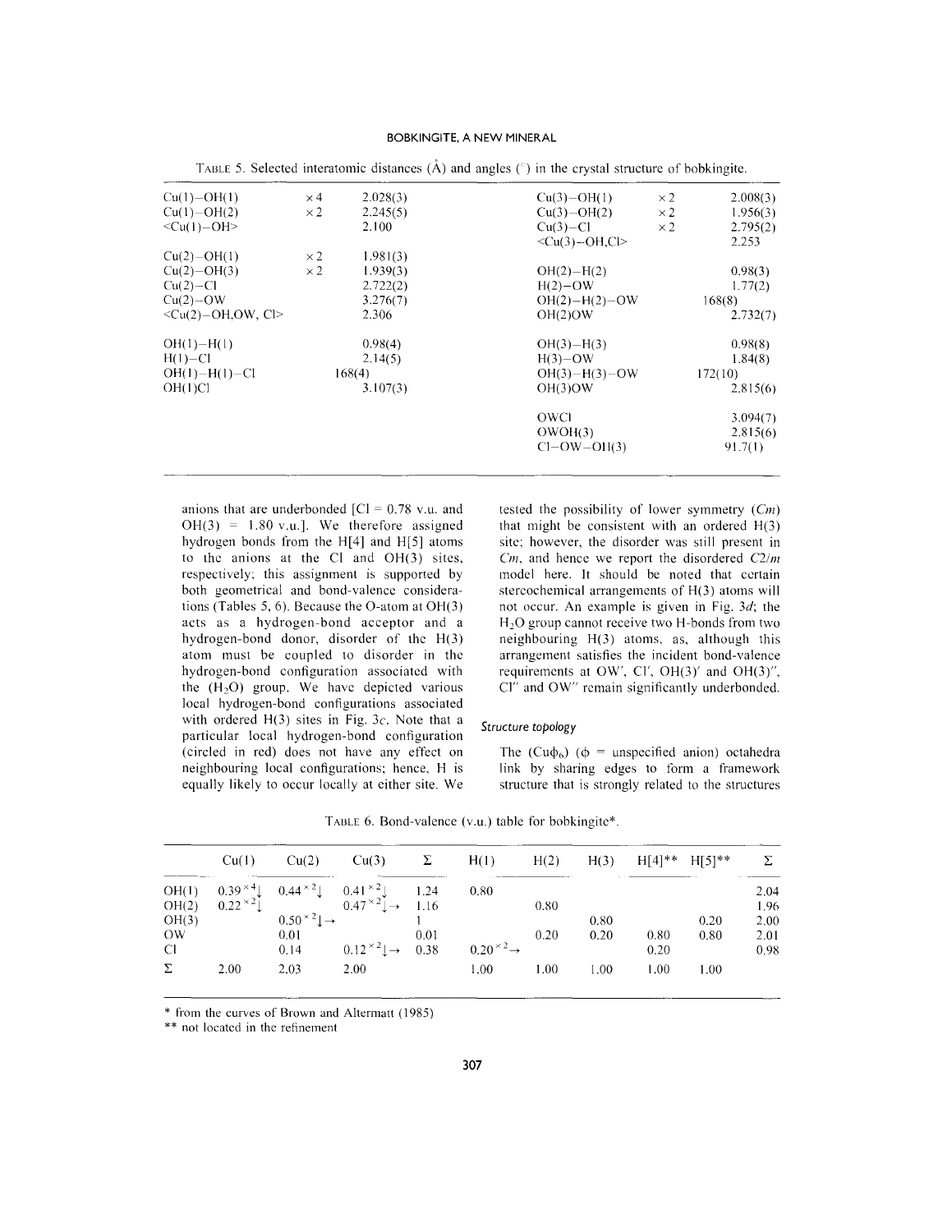F.C. HAWTHORNE *ET AL.*



FIG. 2. The structure of bobkingite and structural relations in bobkingite, paratacamite and the Cu<sub>2</sub>(OH)<sub>3</sub>Cl polymorphs atacamite and clinoatacamite; green circles, CI; orange circles,  $H_2O$ .

of paratacamite (Fleet, 1975) and the  $Cu<sub>2</sub>(OH)<sub>3</sub>Cl$ polymorphs, atacamite (Parise and Hyde. 19R6) and clinoatacamite (Grice *et al.*, 1996); note that the captions to Fig.  $3a,b$  of Grice *et al.* (1996) should read (a)  $(101)$  projection.... and (b)  $(010)$ projection... . A comparison of the  $Cu<sub>2</sub>(OH)<sub>3</sub>Cl$ polymorphs (atacamite, clinoatacamite, botallackite) and the related paratacamite is given by Grice *et al.* (1996). Here, we have chosen different principal sheets to better facilitate comparison with the structure of bobkingite (Fig. 2). The atacamitc, clinoatacamitc, paratacamite and bobkingite structures are all framework structures based on edge-sharing of  $(Cu\phi_6)$ octahedra ( $\phi$  = unspecified anion); botallackite is a sheet structure (Hawthorne, 1985) and will not be discussed further.

A key unit in all four structures is the interrupted octahedral sheet shown in Fig. 2. Rutile-like chains of  $(Cu\{OH\} _{4}Cl_{2})$  octahedra are common to all four structures (extending horizontally across the page in Figs *2a* and *2h),*

and are linked into sheets by  $(Cu\{OH\}_6)$ octahedra in bobkingite, clinoatacamite, and paratacamite, and by  $(Cu\{OH\} {}_5Cl)$  octahedra in atacamite. These sheets are topologically identical in all four structures, but the difference in stereochemistry between atacamite and the other three minerals produces significant geometrical differences (Fig. 2a, b). In Fig. 2a, the vacant octahedra have the vertices  $(OH)_4Cl_2$ , whereas in Fig.  $2b$ , the vacant octahedra have the vertices  $(OH)_{5}Cl.$  In Fig. 2a, each successive  $[Cu(OH)<sub>4</sub>Cl<sub>2</sub>]$  chain is shifted laterally by one octahedron, whereas for atacamite (Fig. *2b)* there is no relative shift in adjacent chains. As a result,  $(Cu\phi_6)$  octahedra linking adjacent  $[Cu(OH)_4Cl_2]$ chains have compositions  $(Cu\{OH\}_6)$  and  $(Cu\{OH\} _5Cl)$  in Figs 2*a* and 2*b*, respectively. This difference in offset of  ${Cu(OH)_4Cl_2}$  chains can also be seen looking along the sheet in Figs *2c* and *2d.*

Figures *2c~e* show how the layers are linked into frameworks in each of the structures. In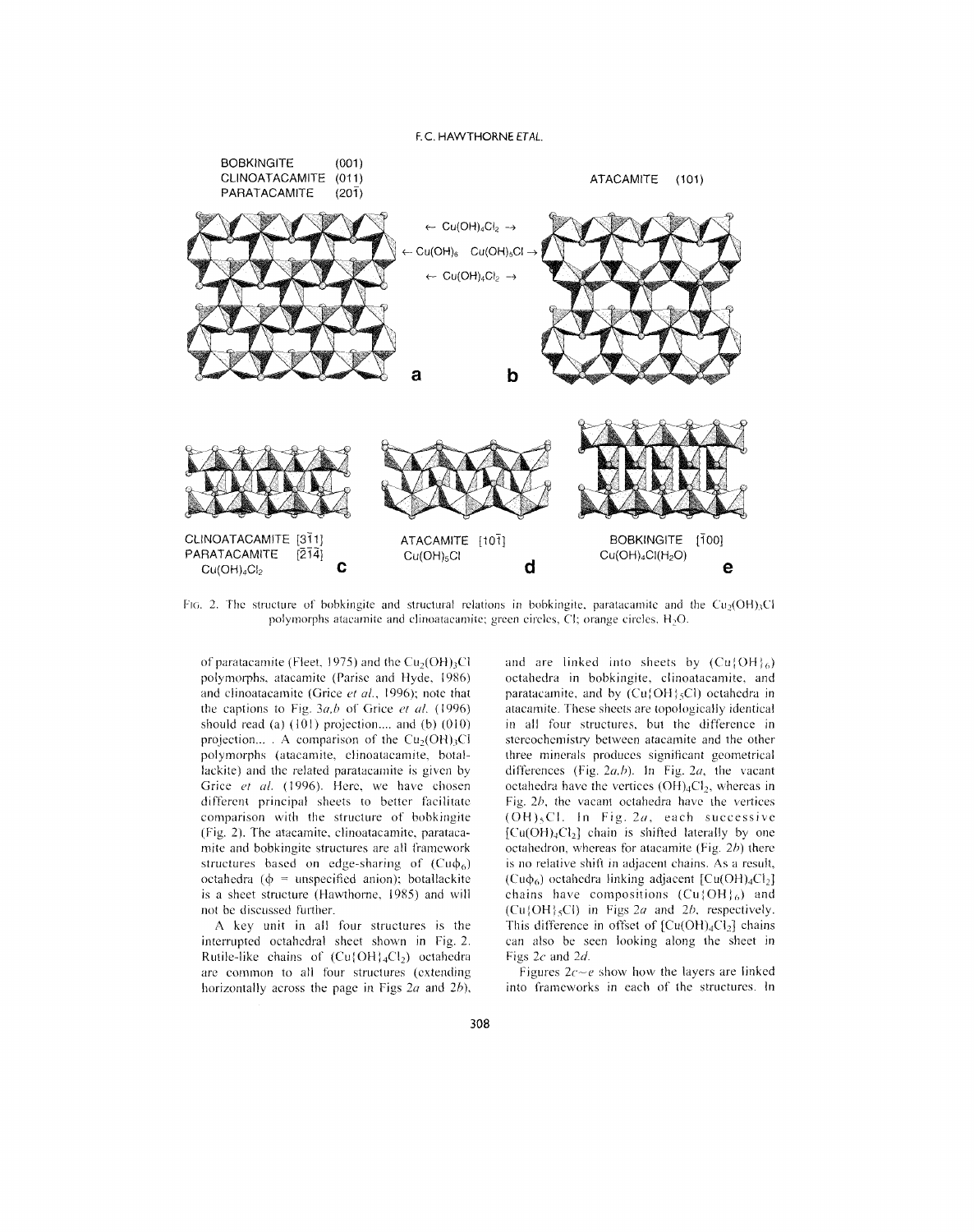# BOBKINGITE, A NEW MINERAL



FIG. 3. H-bonding for bobkingite. Legend as in Fig. 2; small black spheres = H positions. *(a)* Dashed H-bonds directed from H(l) to CI, projected onto (001); *(h)* dashed H-bonds directed from H(2) to OW, projected onto (010); *(c)* various H-bonding configurations involving disordered H(3) positions and OW acceptors (heavy dashes). H-bonds directed from H(1) to Cl (heavy dashes), and H-bonds from the H<sub>2</sub>O group directed towards OH(3) and Cl acceptors (light dashes with arrows); projected down an axis  $3<sup>o</sup>$  from  $c<sup>*</sup>$ ; *(d)* a forbidden H-bonding configuration involving disordered H(3) positions. Legend and orientation as in *(c).*

clinoataeamite and paratacamite, these sheets arc linked by edge-sharing with  $(Cu\{OH\} {}_{4}Cl_{2})$ octahedra (Fig. *2c).* In atacamite, the sheets arc linked by  $(Cu\{OH\}_5Cl)$  octahedra (Fig. 2d). Obviously, the linkage of sheets in bobkingite must be significantly different in order to account for the different chemical composition. In bobkingite, the sheets are linked by octahedral edge-sharing dimers of  $[Cu(OH)<sub>4</sub>Cl(H<sub>2</sub>O)]$  octahedra (Fig. *2e).*

# **Related minerals**

Compositionally related  $Cu^{2+}$  and Zn hydroxy-(hydrated) chlorides are listed in Table 7, together with their symmetry and unit-cell dimensions. Most of these minerals are not hydrated, and hence do not fall in the family of decorated  $[Cu^{2+}\phi_2]_N$  sheets discussed by Hawthorne and Schindler (2000). Both bobkingite and simonkol leite contain essential  $(H<sub>2</sub>O)$ , and at first sight,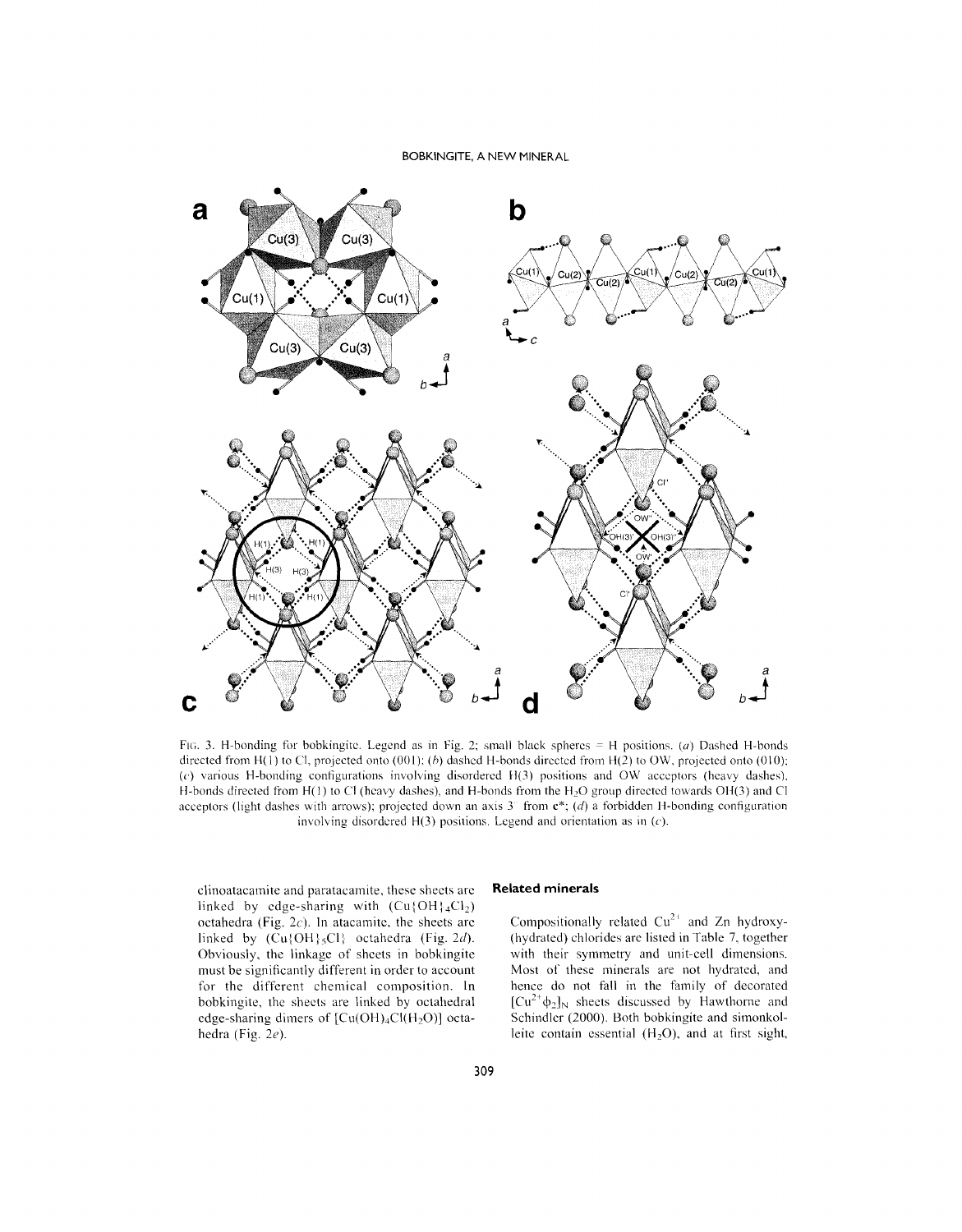| Mineral           | Formula (a.p.f.u.)                             | a(A)      | b(A)             | c(A)      | $\beta$ (°) | Space<br>group | Ref. |
|-------------------|------------------------------------------------|-----------|------------------|-----------|-------------|----------------|------|
| Belloite          | CuCl(OH)                                       | 5.552(3)  | 6,668(2)         | 6.124(2)  | 115.00(3)   | $P2_1/a$       | (1)  |
| Atacamite         | Cu <sub>2</sub> Cl(OH) <sub>3</sub>            | 6.030(2)  | 6,865(2)         | 9.120(2)  |             | Pnma           | (2)  |
| Clinoatacamite    | Cu <sub>2</sub> Cl(OH) <sub>3</sub>            | 6.805(1)  | 6,805(1)         | 9.112(1)  | 99.55(3)    | $P2_1/n$       | (3)  |
| Paratacamite      | Cu <sub>2</sub> Cl(OH) <sub>3</sub>            | 13.654(5) | $\mathfrak a$    | 14.041(6) |             | R              | (4)  |
| Botallackite      | Cu <sub>2</sub> Cl(OH) <sub>3</sub>            | 5.717(1)  | 6.126(1)         | 5.636(1)  | 93.07(1)    | $P2\sqrt{m}$   | (5)  |
| Simonkolleite     | $Zn_5Cl_2(OH)_8(H_2O)$                         | 6.3412(3) | $\boldsymbol{a}$ | 23.646(1) |             | Rm             | (6)  |
| <b>Bobkingite</b> | $Cu5Cl2(OH)8(H2O)2$                            | 10.301(8) | 6.758(3)         | 8.835(7)  | 111.53(6)   | C2/m           | (7)  |
| Calumetite        | $Cu(OH,Cl)$ <sub>2</sub> $(H, O)$ <sub>2</sub> |           |                  |           |             |                | (8)  |
| Anthonyite        | $Cu(OH,Cl)$ <sub>2</sub> $(H2O)$ <sub>3</sub>  |           |                  |           |             |                | (8)  |
| Claringbullite    | $Cu_4Cl(Cl_{0.29}OH_{0.71})(OH)_{6}$           | 6.673(1)  |                  | 9.185(1)  |             | $P6\sqrt{mmc}$ | (9)  |
| Eriochalcite      | $CuCl2(H2O)2$                                  | 8.104(8)  | 3.757(4)         | 7.433(7)  |             | Pmna           | (10) |

TABLE 7. Selected  $Cu^{2+}$  and Zn hydroxy-(hydrated)-chloride minerals.

(I) Schluter *et at.* (2000); (2) Parise and Hyde (1986); (3) Jambor *et al.* (1996); (4) Fleet (1975);

(5) Hawthorne (1985); (6) Hawthorne and Sokolova (in press); (7) Hawthorne *et al.* (this work);

(8) Williams (1963); (9) Burns *et al.* (1995); (10) Engberg (1970)

could possibly have a structure based on a decorated  $\left[\text{Cu}^{2+}\phi_2\right]_N$  sheet. However, although bobkingite does contain such a sheet, there are additional non-sheet  $Cu^{2+}$  sites that result in a framework structure.

# Acknowledgements

We thank Tony Kampf and Uwe Kolitsch for their comments on this paper. This work was supported by a Canada Research Chair and Natural Sciences and Engineering Research Council of Canada Research, Equipment, Major Installation and Major Facilities Access Grants to FCH.

# **References**

- Brown, J.D. and Altermatt, D. (1985) Bond-valence parameters obtained from a systematic analysis of the inorganic crystal structure database. *Acta Crystal/ofiraphica,* 841,244-247.
- Burns, P.C. and Hawthorne, F.C. (1995) Mixed-ligand  $Cu^{2+}\phi_6$  octahedra in minerals: Observed stereochemistry and Hartree-Fock calculations. *The Canadian Mineralofiist,* 33, 1177-1188.
- Burns, P.C. and Hawthorne, F.C. (1996) Static and dynamic Jahn-Teller effects in  $Cu<sup>2+</sup>$  oxysalt minerals. *The Canadian Mineralogist,* 34, 1089-1105.
- Burns, P.C., Cooper, M.A. and Hawthorne, F.C. (1995) Claringbullite: a  $Cu^{2+}$  oxysalt with  $Cu^{2+}$  in trigonal prismatic coordination. *The Canadian Mineralogist.* 33, 633-639.
- Cooper, M.A. and Hawthorne, F.C. (2001) Structure

topology and hydrogen bonding in marthozite,  $Cu^{2+}[(UO<sub>2</sub>)<sub>3</sub>(SeO<sub>3</sub>)<sub>2</sub>O<sub>2</sub>](H<sub>2</sub>O)<sub>6</sub>, a comparison with$ guilleminite,  $Ba[(UO<sub>2</sub>)<sub>3</sub>(SeO<sub>3</sub>)<sub>2</sub>O<sub>2</sub>]$  (H<sub>2</sub>O)<sub>3</sub>. The *Canadian Mineralogist,* 39, 797-807,

- Engberg, A. (1970) An X-ray refinement of the crystal structure of copper(II) chloride dihydrate. Acta *Chemica Scandinavia,* 24, 3510-3526.
- Fleet, M.E. (1975) The crystal structure of paratacamite,  $Cu<sub>2</sub>(OH)<sub>3</sub>Cl$ . *Acta Crystallographica*, **B31**,  $183 - 187$ .
- Grice, J.D., Szymanski, J.T. and Jambor, J.L. (1996) The crystal structure of clinoatacamite, a new polymorph of Cu<sub>2</sub>(OH)<sub>3</sub>Cl. *The Canadian Mineralogist*, 34, 73-78.
- Hawthorne, F.C. (1985) Refinement of the crystal structure of botallackite. *Mineralogical Magazine,* 49,87-89.
- Hawthorne, F.C. and Grice, J.D. (1990) Crystal-structure analysis as a chemical analytical method: application to light elements. *The Canadian Mineralogist*, 28, 693-702.
- Hawthorne, F.C. and Schindler, M.S. (2000) Topological enumeration of decorated  $[Cu^{2+}\phi_2]_N$ sheets in hydroxy-hydrated copper-oxysalt minerals. *The Canadian Mineralofiist,* 38, 751-761.
- Hawthorne, F.C. and Sokolova, E.S. (2002) Simonkolleite,  $Zn_5(OH)_8Cl_2(H_2O)$ , a decorated interrupted-sheet structure of the form  $[M\phi_2]_4$ . The *Canadian Mineralogist* (in press).
- Hill, E. and Bonney, T.G. (1978) The Precarboniferous rocks of Charnwood Forest. *Quarterlv Journal of Geological Society olLondon,* 34,199-239.
- Jahn, H.A. and Teller, E. (1937) Stability of polyatomic molecules in degenerate electronic states.